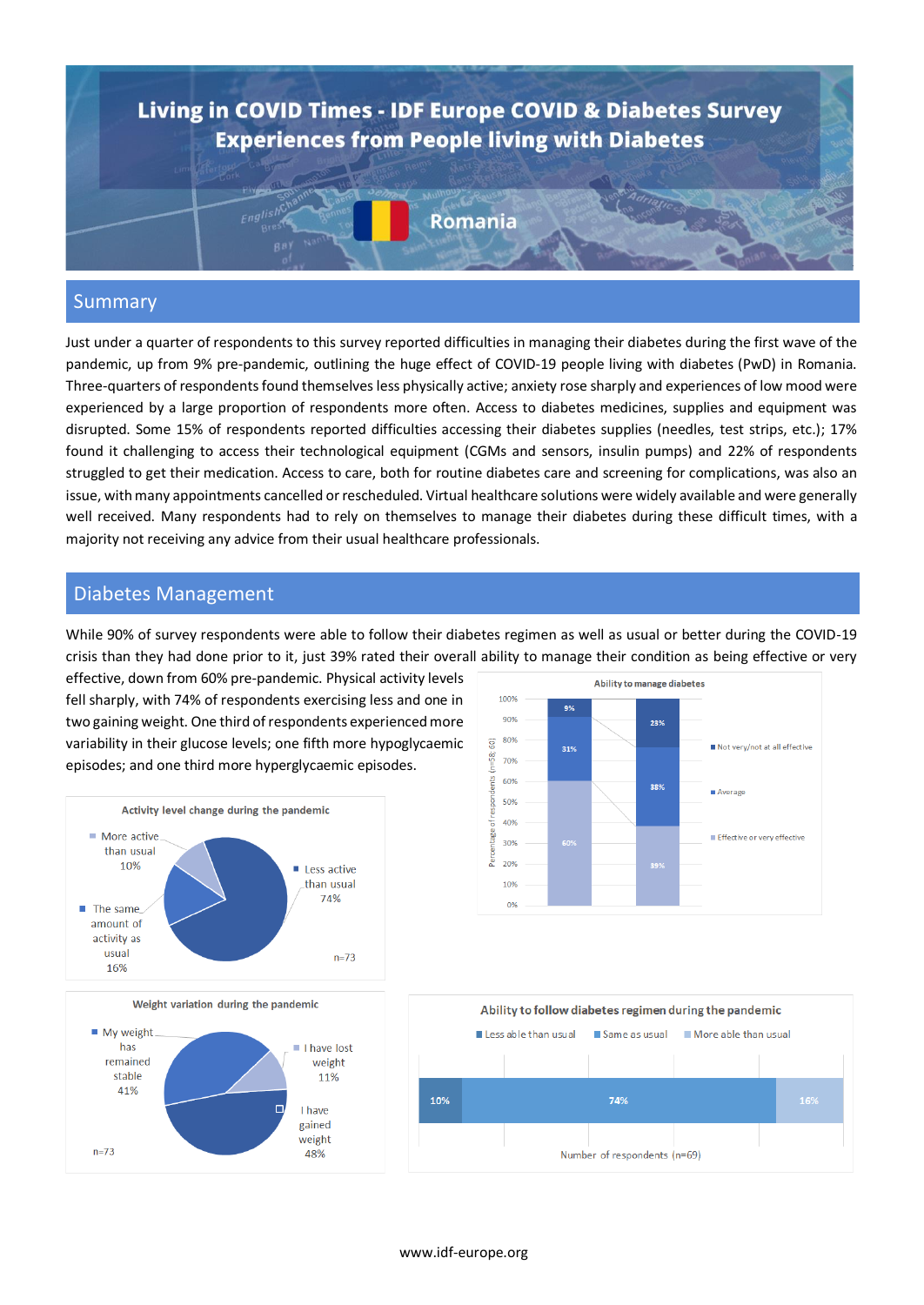

### Psychological Impact

Underlining the psychological impact of the COVID-19 pandemic for PwD, 47% were more or much more anxious during the first wave of COVID-19 than before the crisis and one in two respondents worried about shortages of medicines and supplies. Over two-thirds of the respondents experienced more frequent episodes of low mood than usual. Developing a severe form of COVID-19 was the concern most frequently cited by survey respondents, together with catching the disease in the first place. Financial concerns were experienced by two-thirds of respondents. Fear of not being able to access medication and supplies was one of the major worries reported by survey respondents.



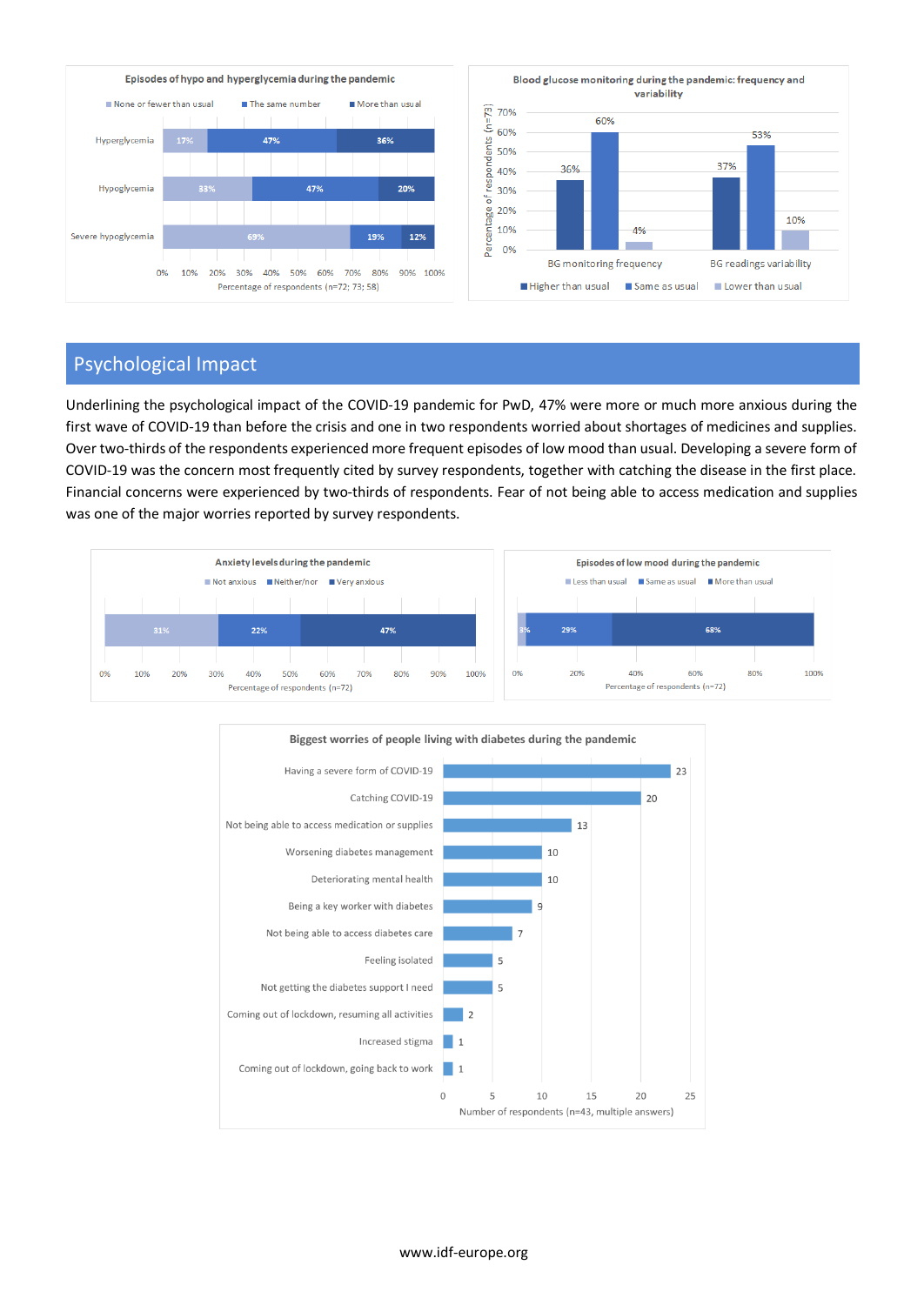

## Access to Medicines, Supplies, Technologies, and Care

During the COVID-19 pandemic, the number of respondents who indicated experiencing some degree of difficulty in accessing medicines, supplies, and technologies rose sharply, from 3% to 22% in the case of diabetes medication. While 88% of respondents could access their medication with few or no difficulties prior to COVID-19, the figure fell to 65% during the pandemic. There were also some difficulties relating to access to care, with some appointments rescheduled or cancelled. Fear of contamination and travel restrictions were the biggest obstacles preventing PwD from accessing medicines, supplies,

equipment, and care. Close to two-thirds of PwD in Romania did not receive specific advice from their medical team about how to manage their condition during the pandemic.





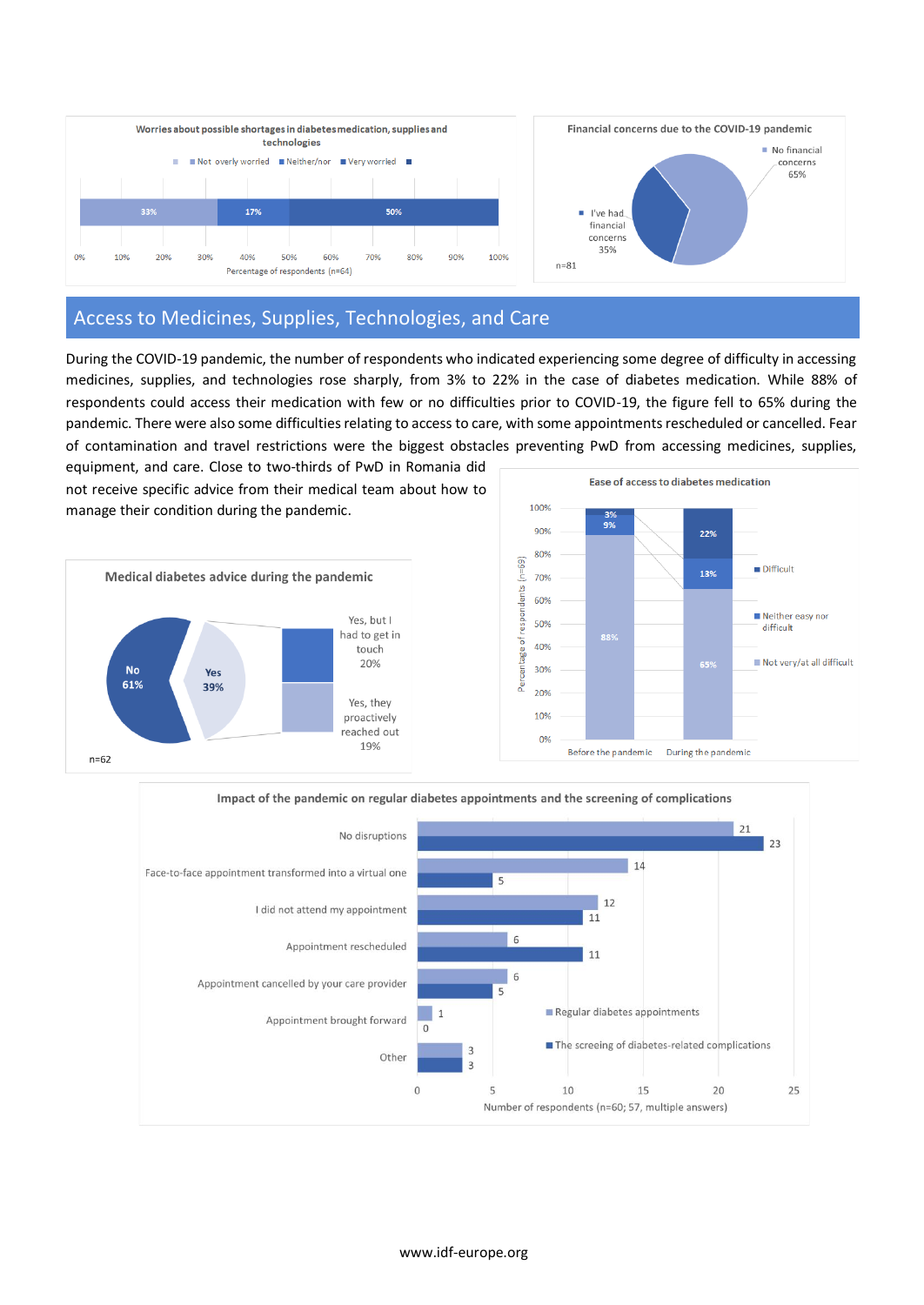

# E-health

As a result of the COVID-19 crisis, virtual consultations were made more widely available in Romania, as in other European countries. Although remote consultations did exist before the pandemic, more PwD seemed to use them during the crisis. About half the respondents who attended virtual consultations found them useful; and as many founding them of average use as found them not helpful. Overall, though, three quarters of respondents indicated that they would consider attending such consultations in the future. Most of them favoured a mix of face-to-face and virtual consultations, but many were open to virtual consultations only.